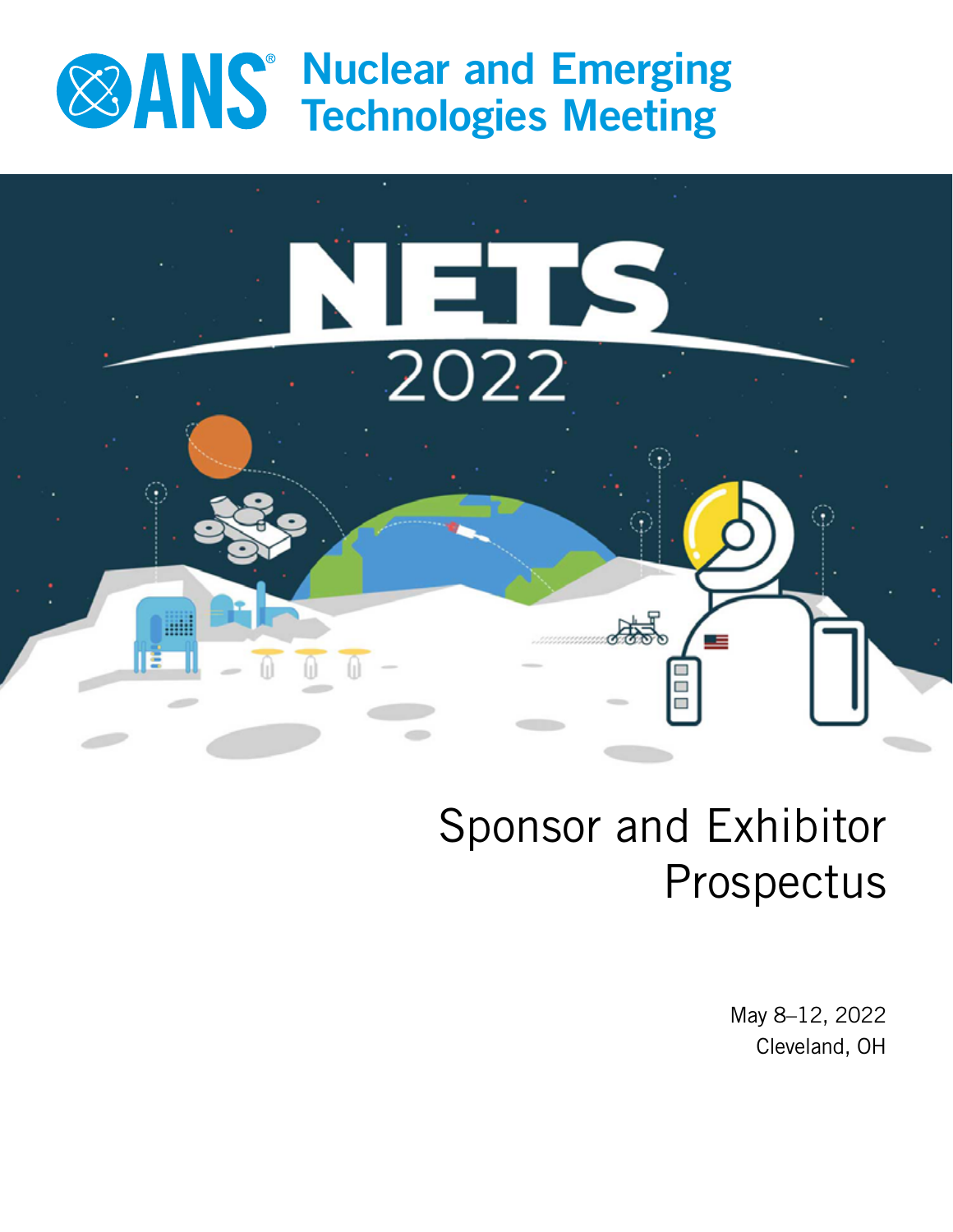# **XX ANS** Nuclear and Emerging Technologies Meeting (NETS-2022)

May 8–12, 2022 | Cleveland, OH



# SPONSORSHIP OPPORTUNITIES

### Become a premier sponsor of the NETS 2022!

Enhance your visibility at the NETS 2022 by becoming a sponsor. All sponsors are recognized on the meeting website and in promotional communications. All sponsors will also be acknowledged at the Opening Plenary and on signage displayed throughout the meeting. Sponsorship packages are limited, so reserve your sponsorship package early.

### KRUSTY LEVEL: \$25,000

#### The following benefits are included in the Krusty Level Package:

- Signage at the Wednesday Banquet
- Recognition of sponsorship on materials and signage
- Four complimentary full meeting registrations
- Up to three exhibit spaces

### ASTRONAUT LEVEL: \$20,000

#### The following benefits are included in the Astronaut Level Package:

- Signage at the Monday Reception
- Recognition of sponsorship on materials and signage
- Three complimentary full meeting registrations
- Two exhibit spaces

### ROVER LEVEL: \$10,000

#### The following benefits are included in the Rover Level Package:

- Signage at the Opening Plenary
- Recognition of sponsorship on materials and signage
- Two complimentary full meeting registrations
- One exhibit space

## THRUSTER LEVEL: \$5,000

#### The following benefits are included in the Thruster Level Package:

- Signage at the selected Refreshment Break
- Recognition of sponsorship on materials and signage
- One complimentary full meeting registration

### *Choose one of the following options:*

- $\circlearrowright$  Monday PM Break
- $\circlearrowright$  Tuesday AM Break
- $\circ$  Tuesday PM Break
- $\circlearrowright$  Wednesday AM Break
- Wednesday PM Break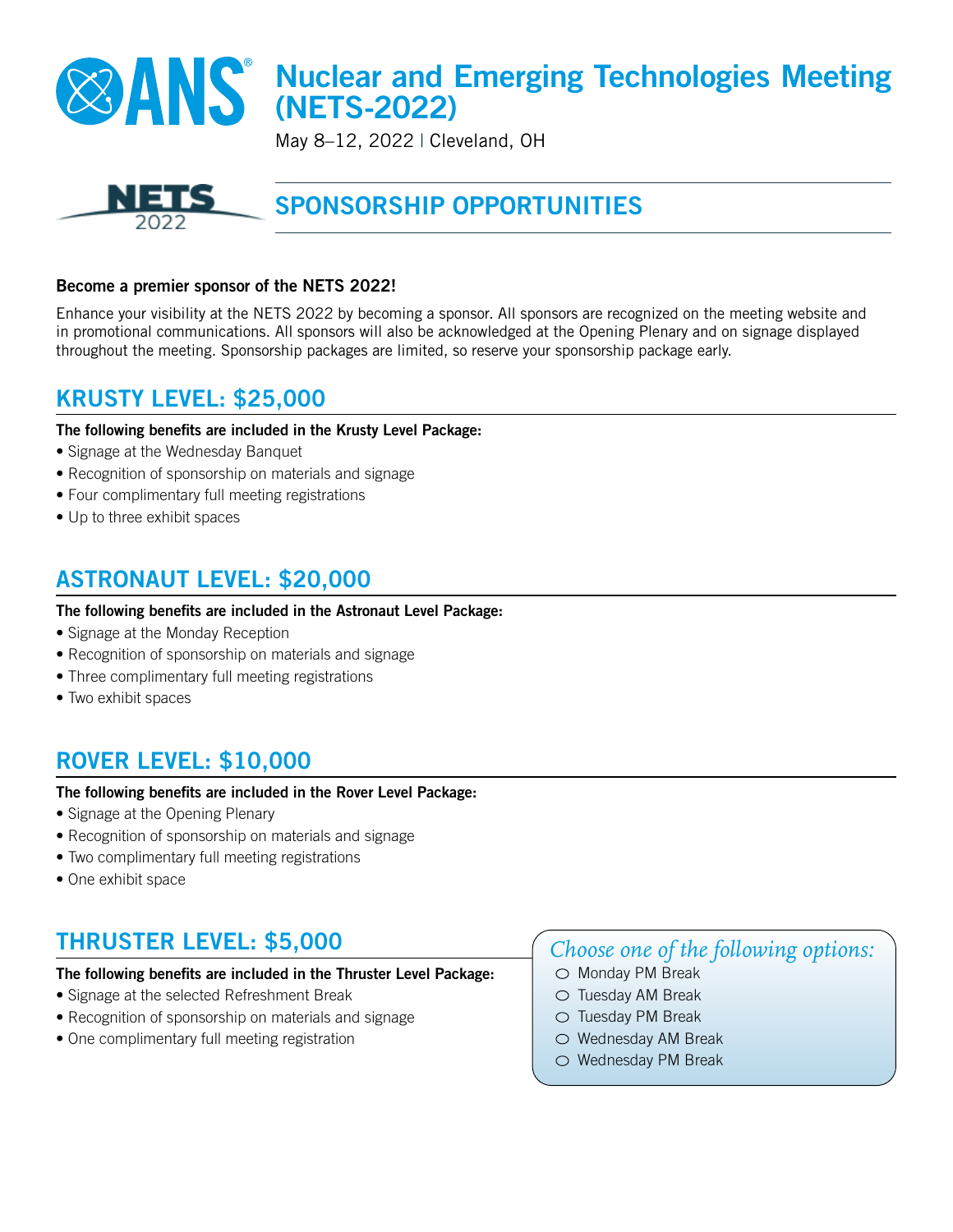# Nuclear and Emerging Technologies Meeting (NETS-2022)

May 8–12, 2022 | Cleveland, OH



# SPONSORSHIP OPPORTUNITIES CONTINUED

## RTG LEVEL: \$2,500

#### The following benefits are included in the RTG Level Package:

- Signage at the selected Refreshment Break
- Recognition of sponsorship on materials and signage

### *Choose one of the following options:*

- $\circlearrowright$  Monday PM Break  $\circ$  Tuesday AM Break
- Tuesday PM Break
- $\circlearrowright$  Wednesday AM Break
- O Wednesday PM Break

### EXHIBIT ONLY: \$2,000

#### Includes 1 complimentary full meeting registration

Note: Exhibit space not used by sponsor may not be donated.

#### *Please Note: Additional meeting registrations must be purchased separately.*

The Monday Reception, daily continental breakfast and daily coffee breaks will be held in the exhibit area — the ideal forum for maximum interaction between vendors and conference attendees.

*In order to guarantee your participation in the NETS 2022 as an exhibitor or a conference sponsor, payment in full, your completed contract and a brief description of your company's services or products is required by March 28, 2022.*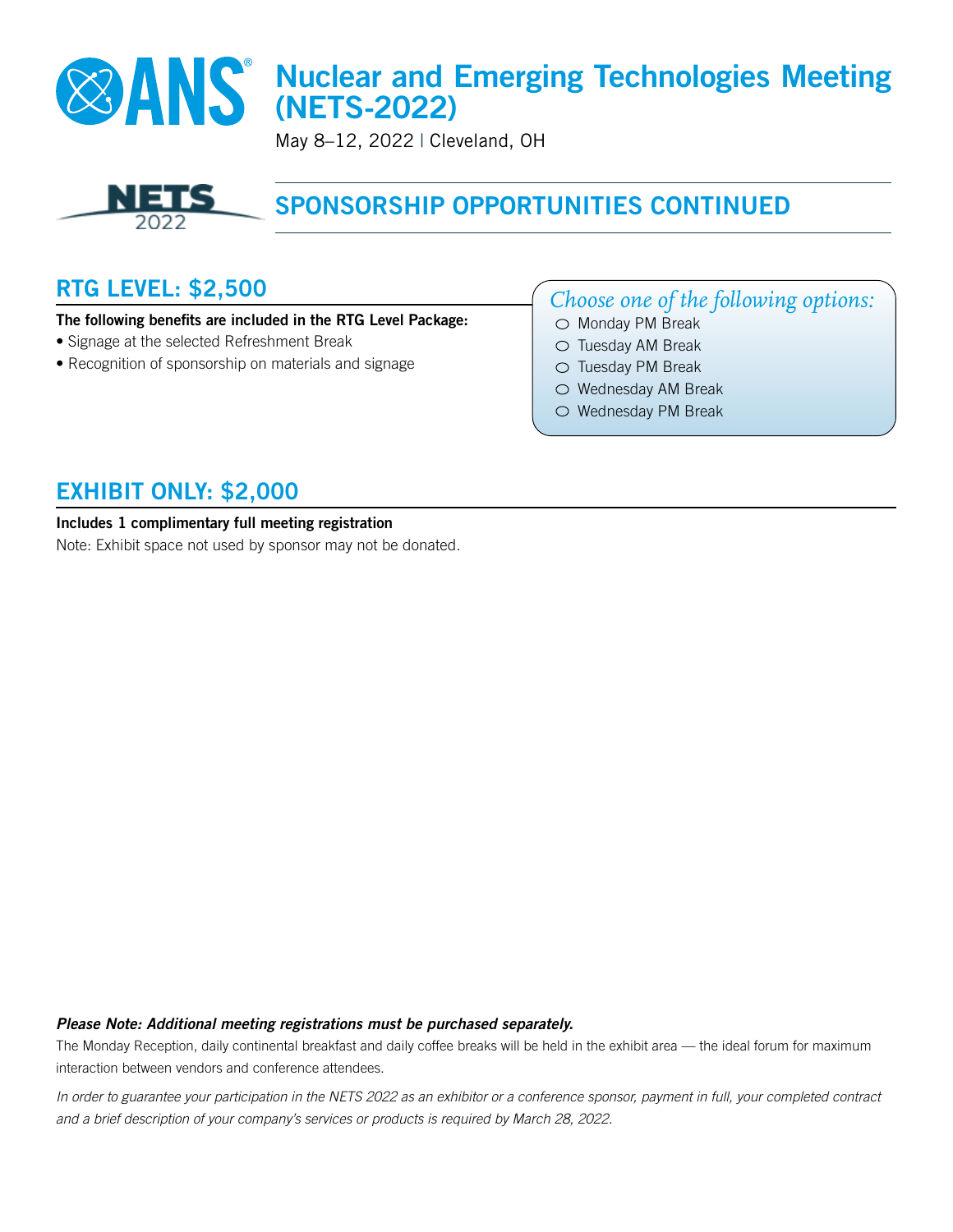

# Nuclear and Emerging Technologies Meeting (NETS-2022)

May 8–12, 2022 | Cleveland, OH



## TABLE SELECTION



| Table Choice #1: | Table Choice #2: | Table Choice #3: |
|------------------|------------------|------------------|
|                  |                  |                  |

\_\_\_\_\_\_\_\_\_\_\_\_\_\_\_\_\_\_\_\_\_\_\_\_\_\_\_\_\_\_\_\_\_\_\_\_\_\_\_\_\_\_\_\_\_\_\_\_\_\_\_\_\_\_\_\_\_\_\_\_\_\_\_\_\_\_\_\_\_\_\_\_\_\_\_\_\_\_\_\_\_\_\_\_\_\_\_\_\_\_\_\_\_\_\_\_\_\_\_\_\_\_\_\_\_\_\_\_ \_\_\_\_\_\_\_\_\_\_\_\_\_\_\_\_\_\_\_\_\_\_\_\_\_\_\_\_\_\_\_\_\_\_\_\_\_\_\_\_\_\_\_\_\_\_\_\_\_\_\_\_\_\_\_\_\_\_\_\_\_\_\_\_\_\_\_\_\_\_\_\_\_\_\_\_\_\_\_\_\_\_\_\_\_\_\_\_\_\_\_\_\_\_\_\_\_\_\_\_\_\_\_\_\_\_\_\_

\_\_\_\_\_\_\_\_\_\_\_\_\_\_\_\_\_\_\_\_\_\_\_\_\_\_\_\_\_\_\_\_\_\_\_\_\_\_\_\_\_\_\_\_\_\_\_\_\_\_\_\_\_\_\_\_\_\_\_\_\_\_\_\_\_\_\_\_\_\_\_\_\_\_\_\_\_\_\_\_\_\_\_\_\_\_\_\_\_\_\_\_\_\_\_\_\_\_\_\_\_\_\_\_\_\_\_\_ \_\_\_\_\_\_\_\_\_\_\_\_\_\_\_\_\_\_\_\_\_\_\_\_\_\_\_\_\_\_\_\_\_\_\_\_\_\_\_\_\_\_\_\_\_\_\_\_\_\_\_\_\_\_\_\_\_\_\_\_\_\_\_\_\_\_\_\_\_\_\_\_\_\_\_\_\_\_\_\_\_\_\_\_\_\_\_\_\_\_\_\_\_\_\_\_\_\_\_\_\_\_\_\_\_\_\_\_

Please list any company that you do not want to be located near:

Please list any company that you would like to be in close proximity: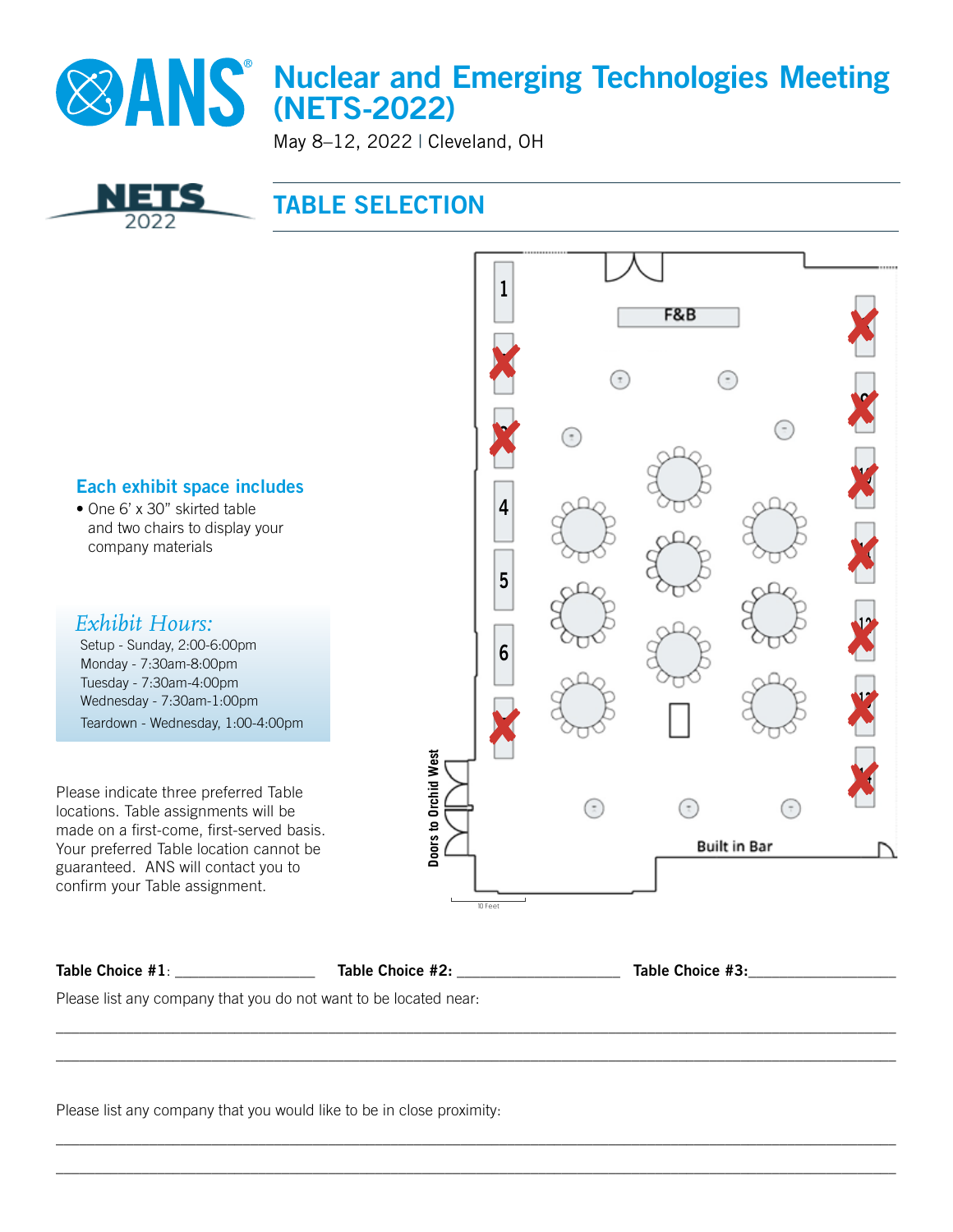

May 8–12, 2022 | Cleveland, OH



# NETS 2022/SPONSORSHIP & EXHIBIT CONTRACT

The undersigned has agreed to provide sponsorship for, and/or exhibit at the Nuclear and Emerging Technologies Meeting (NETS-2022), May 8-12, 2022 | Cleveland, OH, and agrees to all terms and conditions on the reverse side of this contract.

|                                                                                   | I am an authorized representative of the Company with the full power and authority to sign and deliver this contract                                                                                                                                                                                                                                                     |  |
|-----------------------------------------------------------------------------------|--------------------------------------------------------------------------------------------------------------------------------------------------------------------------------------------------------------------------------------------------------------------------------------------------------------------------------------------------------------------------|--|
|                                                                                   |                                                                                                                                                                                                                                                                                                                                                                          |  |
| authorize the resale or mass distribution of any ANS attendee listings.           | By signing this contract you agree to the following: The attendee listing that may be provided by the American Nuclear Society (ANS) is for information only. The sole purpose is<br>networking with NETS attendees only. Any reproduction, distribution, republication or retransmission of information contained within this list is strictly prohibited. ANS does not |  |
| <b>PAYMENT INFORMATION</b>                                                        |                                                                                                                                                                                                                                                                                                                                                                          |  |
| ○ Exhibit Only: \$2,000 ○ RTG Level: \$2,500                                      | ○ Krusty Sponsorship: \$25,000  ○ Astronaut Sponsorship: 20,000  ○ Rover Sponsorship: \$10,000  ○ Thruster Sponsorship: \$5,000                                                                                                                                                                                                                                          |  |
| Payment: (check one) ○ Check ○ VISA ○ MasterCard ○ American Express ○ Diners Card |                                                                                                                                                                                                                                                                                                                                                                          |  |
|                                                                                   |                                                                                                                                                                                                                                                                                                                                                                          |  |
| Name of Cardholder (PLEASE PRINT):                                                |                                                                                                                                                                                                                                                                                                                                                                          |  |
| Authorized Signature:                                                             |                                                                                                                                                                                                                                                                                                                                                                          |  |

Please Return:

\_\_\_\_\_\_\_\_\_\_\_\_\_\_\_\_\_\_\_\_\_\_\_\_\_\_\_\_\_\_\_\_\_\_\_\_\_\_\_\_\_\_\_\_\_\_\_\_\_\_\_\_\_\_\_\_\_\_\_\_\_\_\_\_\_\_\_\_\_\_\_\_\_\_\_\_\_\_\_\_\_\_\_\_\_\_\_\_\_\_\_\_\_\_\_\_\_\_\_\_\_\_\_\_\_\_\_\_\_\_\_\_\_\_\_\_\_\_\_\_

Please complete and return this contract along with full payment to: American Nuclear Society, 97781 Eagle Way, Chicago, IL 60678-9770; Attention: Meetings Department or you may return by email to meetings@ans.org.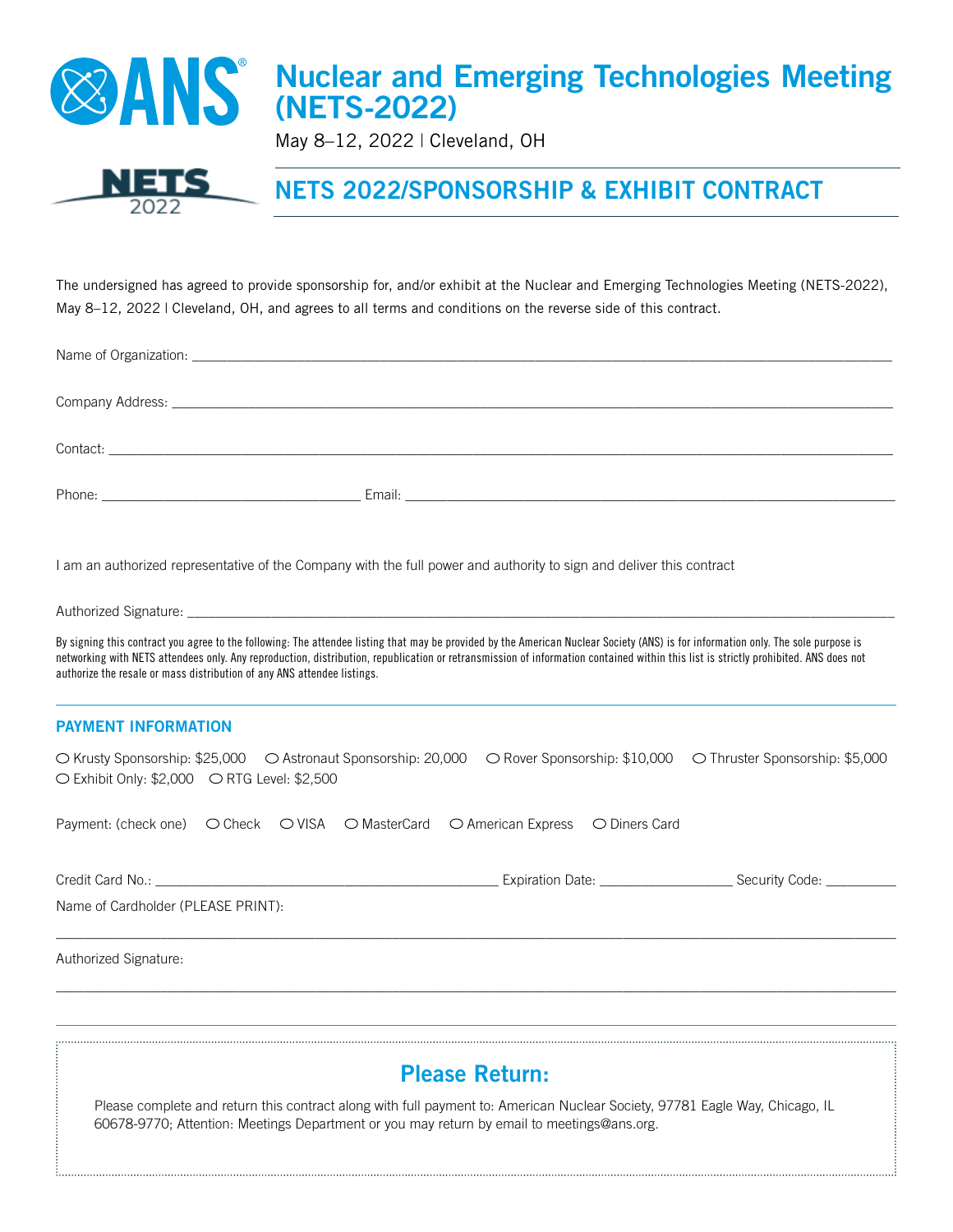# Terms and Conditions

- 1. General Event Information. The event detailed on the front of this Contract ("Event") is being organized by the American Nuclear Society (ANS). The Event is conditioned upon the facility in which the Event is scheduled to be held ("Facility") making available the space during scheduled times. ANS makes no representations or warranties regarding the number of persons who will attend the Event. You, the Exhibitor (hereinafter "Exhibitor") agree to abide by the terms and conditions herein.
- 2. Application and Eligibility. ANS reserves the absolute right to decline any application for space for any reason, if, in ANS's judgment, the products or services to be shown or demonstrated are not applicable to the stated purposes of ANS, are inconsistent with the stated purposes of ANS and the interests and welfare of its members, or are unreasonably duplicative of services or products offered by or available from. ANS further reserves the right in its sole discretion, to limit the types of companies and products represented at its Event, and accept or reject applications as it deems appropriate. Any cancellation or reduction of exhibit space made in writing by the exhibitor prior to March 31, 2022 will be refunded at 75% of the fees paid in advance. No refunds will be made after March 31, 2022.
- 3. Assignment and Use of Space. ANS reserves the right to make and/or change all Table assignments as it deems appropriate. ANS reserves the right to restrict or prohibit any contest, promotion, lottery, or give-away that causes blocking or disturbance to other exhibitors or patrons or that could be considered illegal under the State laws where the exhibit is held. No Exhibitor shall assign, sublet, or share space allotted without prior written approval of ANS. All of the following practices are expressly prohibited: promotion of products and services other than those manufactured or regularly distributed by the Exhibitor; excessive noise that interferes with other Exhibitors; storage or use of flammable or explosive materials or any substance prohibited by local laws or insurance carriers; use of materials with strong odors; solicitation of business by anyone other than representative of Exhibitor; and promotion of any activities that draw Event Attendees or Corporate delegates away from the Event during show hours. The Exhibitor agrees not to utilize any displays which ANS determines, in its absolute discretion, would endanger the person or property of the attendees or of the Exhibitors, are in bad taste, are liable to discredit or subject ANS to criticism or legal liability, are inconsistent with the stated purposes of ANS and the interest and welfare of its members, are inimical to the property rights of ANS, or violate any other provision of this Contract. In the event ANS determines at any time that any display material may/or does violate this paragraph and the Exhibitor is unable or unwilling to cure or correct such violation, ANS may terminate this Agreement immediately and may remove or cause the display materials to be removed at Exhibitor's expense and Exhibitor hereby waives any claim for refund of the display materials or other damages arising out of such termination and/or display materials removal.
- 4. Display Materials. Nothing shall be posted on, or tacked, nailed, screwed, or otherwise attached to the columns, walls, floors, or other parts of the building or furniture without permission from proper building authority. Packing, unpacking, and assembly of materials shall be done only in designated areas and in conformity with directions of the Event Manager, the Facility manager or their assistants. Anything necessary or proper for the protection of the building, equipment, or furniture will be at the expense of the Exhibitor. Exhibitors will be responsible for any damage to persons or property caused by reason of their displays, employees, agents or servants. Exhibitors agree to abide by all terms & conditions of Policies and Procedures as set forth by the Facility. Anything left by Exhibitor after the Event will be removed and destroyed by ANS. ANS reserves the right to determine what constitutes a "reasonable sight line." All Tables, regardless of size or type, should be designed in such ways that eliminate line of sight obstructions from one exhibit to the next. Exhibitors are asked to take their neighboring exhibitors line of sight into consideration.
- 5. Event Hours, Setup, Breakdown. Event hours will be established by ANS. ANS reserves the right to make changes to this schedule. No children under the age of 18 are allowed on the show floor during setup/breakdown, no exceptions. All Table personnel will need credentials, which allow access onto the trade show floor. Security will be checking badges and manning the entrance/exits of the expo at all times. Please note, any exhibitor who chooses to tear down early without preapproval from show management (any time prior to the designated teardown hours) will be subject to penalties. Penalties include: priority point(s) deduction and/or a fine.
- 6. Cancellation of Event. If for any reason beyond ANS's reasonable control, including but not limited to strikes; labor disputes; acts, regulations or orders of governmental authorities; civil disorder; disasters; acts of war; acts of God; fires, flood, or other emergency conditions; any delay in necessary and essential repairs of the facility where the Event is to take place; ANS is unable to perform its obligations under this Contract, such non-performance is excused and such party may terminate this Contract without further liability of any nature, upon return of the Exhibitor's fees and deposit. Exhibitor further understands that ANS may in its sole discretion cancel the Event for reasons other than those stated above, in which case Exhibitor's sole remedy is a refund of any fees paid to ANS. In no event shall ANS be liable for consequential, indirect, special, incidental, punitive, or exemplary damages of any nature for any reasons whatsoever.
- 7. Insurance. Exhibitor maintains sufficient liability insurance that covers all potential problems during the Event. Exhibitors are required to carry insurance to cover their property against damage and loss and public liability insurance for claims of injury to the person and property of others, including property owned by Facility, its owners or managers, which result from any act or omission of Exhibitor. In addition, Exhibitor acknowledges that neither ANS, nor the Facility, its owners, its operator maintain insurance covering Exhibitor's property and that it is the sole responsibility of Exhibitor to obtain business interruption and property damage insurance insuring any losses by Exhibitor.
- 8. Indemnity and Limitation of Liability. Exhibitor shall be fully responsible to pay for any and all damages to property owned by the meeting hosting venue, its owners or managers which result from any act or omission of Exhibitor. Exhibitor agrees to defend, indemnify and hold harmless, ANS, The meeting hosting venue, its owners, managers, officers or directors, agents, employees, subsidiaries and affiliates, from damages or charges resulting from Exhibitor's use of the property. Exhibitor's liability shall include all losses, costs, damages, or expenses arising from, out of, or by reason of any accident or bodily injury or other occurrences to any person or persons, including the Exhibitor, its agents, employees, and business invitees which arise from or out of the Exhibitor's occupancy and use of the exhibition premises, the Hotel or any part thereof. Neither ANS nor the Facility shall be responsible for the security of Exhibitor's products, proprietary information or materials. Under no circumstances shall ANS, its agents, affiliates, employees or directors be liable for lost profits, or other indirect, incidental, consequential or exemplary damages in connection with the Event.
- 9. Shipping. Shipping instructions will be forwarded to Exhibitor. Exhibitor will be solely responsible for arranging shipping and other services with the appropriate contractors and for payment of all fees, insurance tariffs, taxes and charges due for services rendered.
- 10. Photography. No photographs or video shall be taken without the prior written consent of ANS. Exhibitor agrees that ANS may take photographs or video of Exhibitor's display, display materials and personnel for any promotional or marketing use by ANS.
- 11. Limited License. Exhibitor grants to ANS the right to use and reproduce Exhibitor's names, trademarks and logos in connection with the promotion and production of the Event and for the purposes of this Contract.
- 12. Observance of Laws and Regulations, Exhibitor shall abide by and observe any laws, rules, regulations, and ordinances, and all rules and regulations of ANS and the Facility in connection with its participation in the Event as may be set from time to time, including but not limited to those pertaining to public health and safety. Display materials must not block access doors to emergency fire exits. Exhibitor must observe all union regulations (if applicable) and electrical codes to which the Facility is subject. Special electrical, gas or water services, as well as other special services needed by individual Exhibitors, are provided only when the Exhibitor orders and agrees to pay for them from the supplier authorized to supply such services in conformity with Facility, insurance and other requirements. By signing this contract you agree to the following: The attendee listing that may be provided by the American Nuclear Society (ANS) is for information only. The sole purpose is networking with NETS 2022 attendees only. Any reproduction, distribution, republication or retransmission of information contained within this list is strictly prohibited. ANS does not authorize the resale or mass distribution of any ANS attendee listings.
- 13. Miscellaneous. The Exhibitor expressly agrees to be bound by all the terms, conditions and specifications herein listed and by the Rules and Regulations established by ANS and as from time to time thereafter modified, and expressly agrees that this Contract and such Rules and Regulations contains the entire agreement between the parties hereto and supersedes any prior agreement, written or oral. This Contract shall be interpreted under the laws of the United States and the State of Illinois. Exhibitor understands and agrees that this Contract is subject to the terms of the Agreement between Facility Owner and ANS.
- 14. Reservation of Right to Make Changes. Any matters not specifically covered herein are subject to decision by ANS. ANS reserves the right to make such changes, amendments and additions to these rules as considered advisable for the proper conduct of the exhibitor, with the provision that all exhibitors will be advised of any such change.